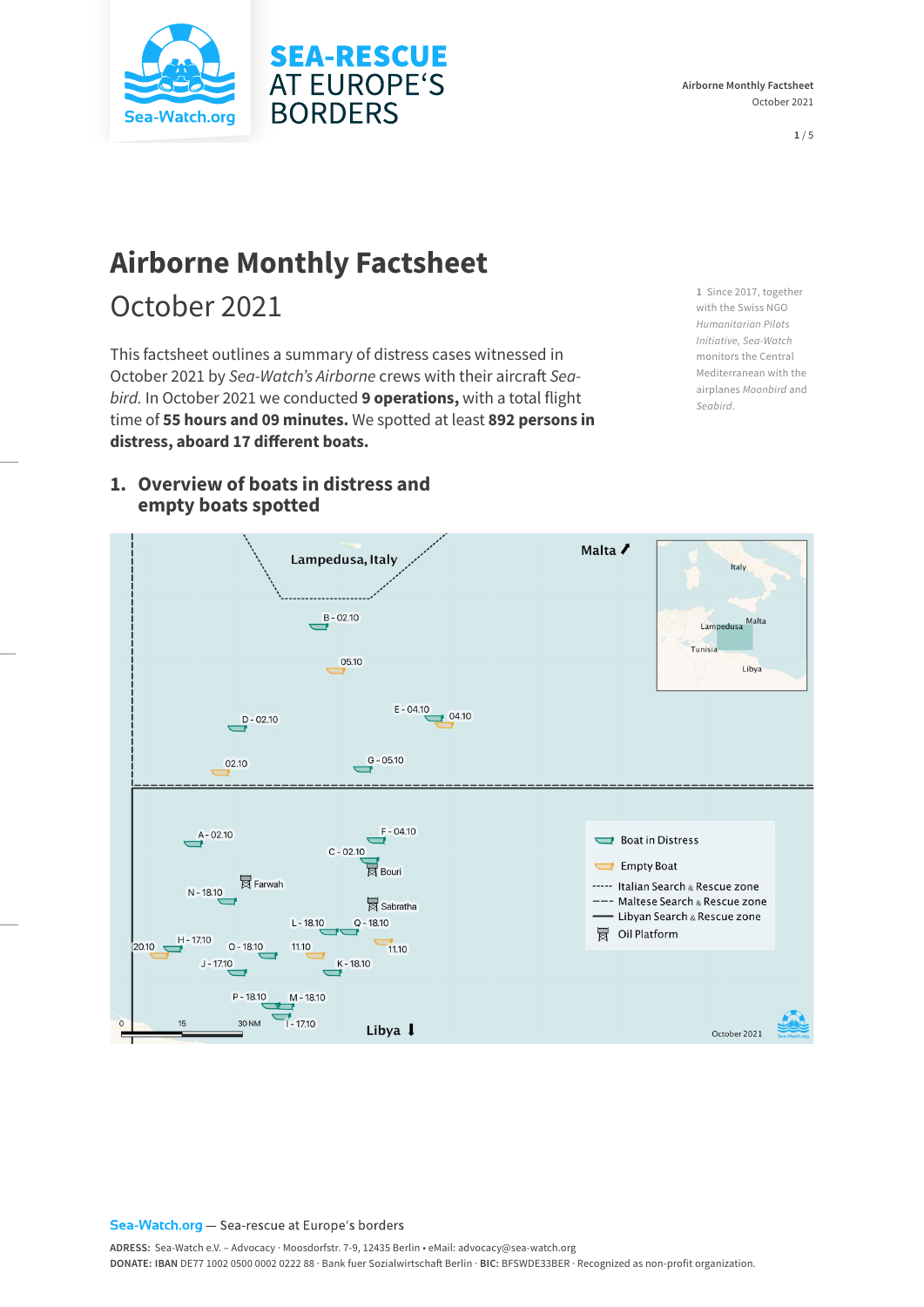

### **Maltese Search-and-Rescue (SAR) zone**

- 2 boats in distress with around 135 persons arrived independently to Italy or were rescued by the Italian authorities and disembarked in Italy
- 1 boat in distress with around 50 persons was rescued by the *Armed Forces of Malta* and disembarked in Malta
- The outcome for 1 boat with around 15 persons remains unknown
- Estimated number<sup>2</sup> of persons in distress: 200

### **Libyan Search-and-Rescue (SAR) zone**

- 1 boat in distress with around 60 people arrived independently or was rescued by the Italian authorities and disembarked in Lampedusa, Italy
- 1 boat in distress with around 70 people was rescued by the merchant vessel *Asso Ventinove* and disembarked in Lampedusa, Italy
- 1 boat in distress with around 39 persons was rescued by *Nadir*<sup>3</sup> and disembarked in Lampedusa, Italy
- 4 boats in distress with around 180 people were intercepted by the so-called *Libyan Coast Guard* and disembarked in Libya
- 4 boats in distress with 203 persons were rescued by the NGO vessel *Sea-Watch 3* and disembarked in Pozzallo, Italy
- The outcomes for 2 boats with around 140 persons remain unknown
- Estimated number of persons in distress: 692

## **2. Details and outcome of selected distress cases**

On 02.10., *Seabird's* crew spotted 4 boats in distress, with around 220 persons aboard. Two boats arrived independently or were rescued by the Italian authorities and disembarked in Lampedusa, Italy. One boat was rescued by the merchant vessel *Asso Ventinove*  and disembarked in Lampedusa, Italy. The outcome for one boat remains unknown.

**2** These numbers are based upon the estimations of *Moonbird* and *Seabird's* crews, as well as numbers which the initiative *Watch The Med - Alarm Phone, Mediterranean Hope*-FCEI, the UNHCR and IOM have provided to us.

**3** The vessel *Nadir* is operated by the NGO *RESQSHIP.*

**Airborne Monthly Factsheet**  October 2021

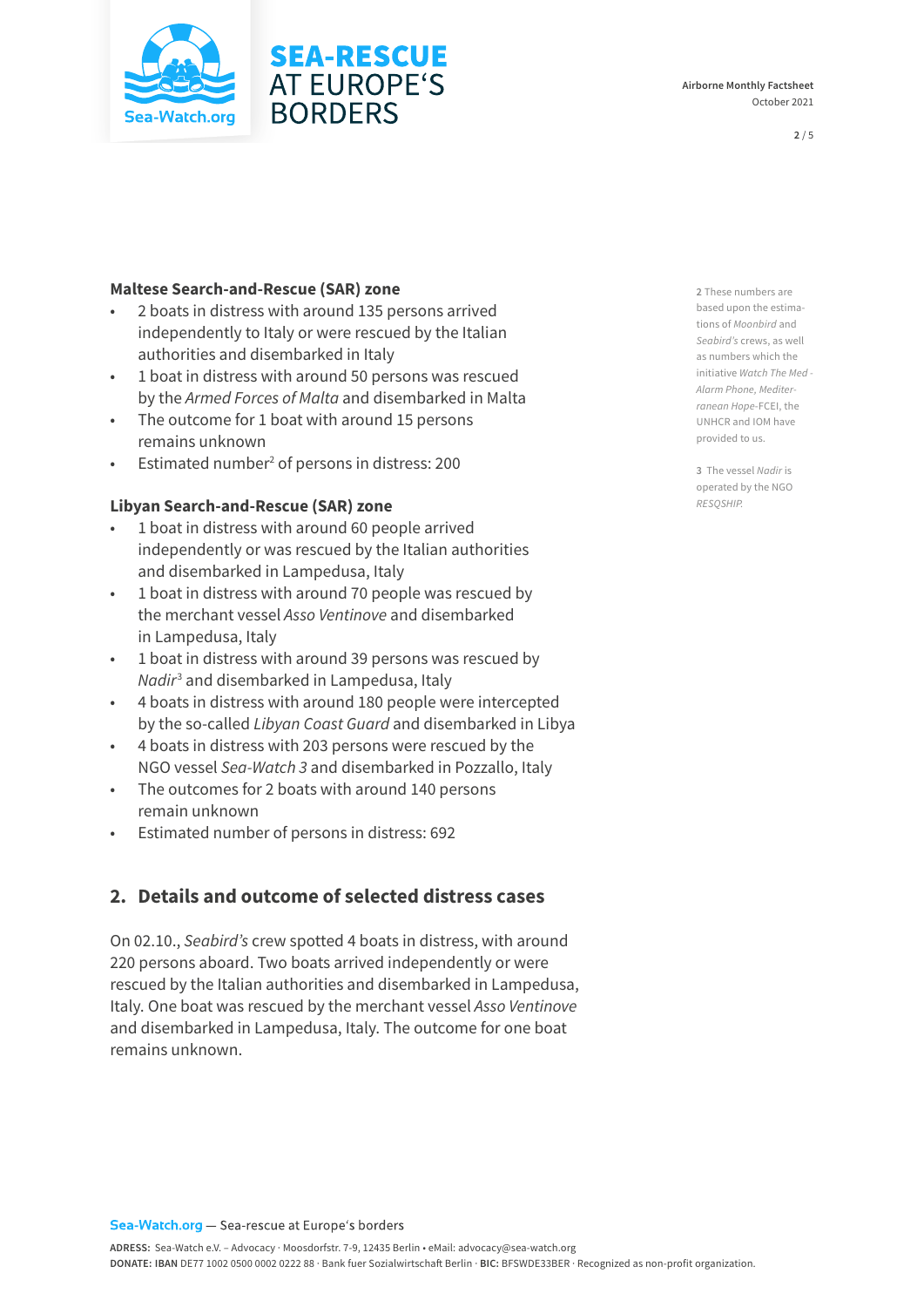

#### **Airborne Monthly Factsheet**  October 2021

#### **3** / 5

02.10., distress case C, with 70 persons: **Rescue operation by a merchant vessel, inactivity of Italian and Maltese Rescue Coordination Centres.**<sup>4</sup> The people in distress were spotted in the Libyan SAR zone. The merchant vessel *Asso Ventinove,* flying the Italian flag, was monitoring the situation, apparently since at least one hour. The vessel launched a rescue operation, since the boat in distress had started to sink. Meanwhile, the people had called the initiative *Watch The Med - Alarm Phone,* which alerted authorities and could match the boat with the one we monitored. The Italian *Maritime Rescue Coordination Centre* (MRCC) was called by our ground crew and declared "I will explain to you again: the position is in Libyan SAR (zone), so you don't have to call me" and hung up, despite the fact that the vessel involved was flying the Italian flag. The related shipping company *Augusta Offshore S.p.A* was contacted via email stressing that the rescued persons needed to be brought to a safe place in Europe and that a return to Libya would constitute a violation of international law. Our ground crew informed the Italian MRCC about developments, where the MRCC refused to provide any information. The people were ultimately disembarked by an *Italian Coast Guard* patrol boat in Lampedusa.

**SEA-RESCUE AT EUROPE'S** 

**BORDERS** 

04.10., distress case E, with around 50 persons: **Merchant vessel standing-by, delay to render assistance by authorities.** The people in distress had called the initiative *Watch The Med - Alarm Phone* on the previous day, which informed the authorities. The boat was spotted in the Maltese SAR zone adrift on 04.10. first by the NGO monitoring aircraft *Colibri 2,*<sup>4</sup> and later by *Seabird.* The merchant vessel *Nour 2,* flying the Libyan flag, was observed aside the boat in distress, monitoring the situation. The merchant vessel *Anastasia Ruta,* flying the Italian flag, was also in the vicinity. According to the NGO aircraft *Colibri 2,* an Italian military aircraft was also on-scene and had an exchange with the merchant vessel *Anastasia Ruta.* More than two hours later, the situation was unchanged. On the radio, the Lampedusa port authorities informed *Seabird's* crew that the rescue was coordinated by the Maltese authorities. Five hours after *Seabird's* first sighting, the merchant vessel *Nour 2* confirmed that an *Armed Forces of Malta*  patrol boat had rescued the people - and hence later disembarked them in Malta.

**4** Some footage is available here: [youtu.be/](https://youtu.be/zWw5pRJmFOM) [zWw5pRJmFOM](https://youtu.be/zWw5pRJmFOM)

**5** The aircraft *Colibri 2*  is operated by the NGO *Pilotes Volontaires.*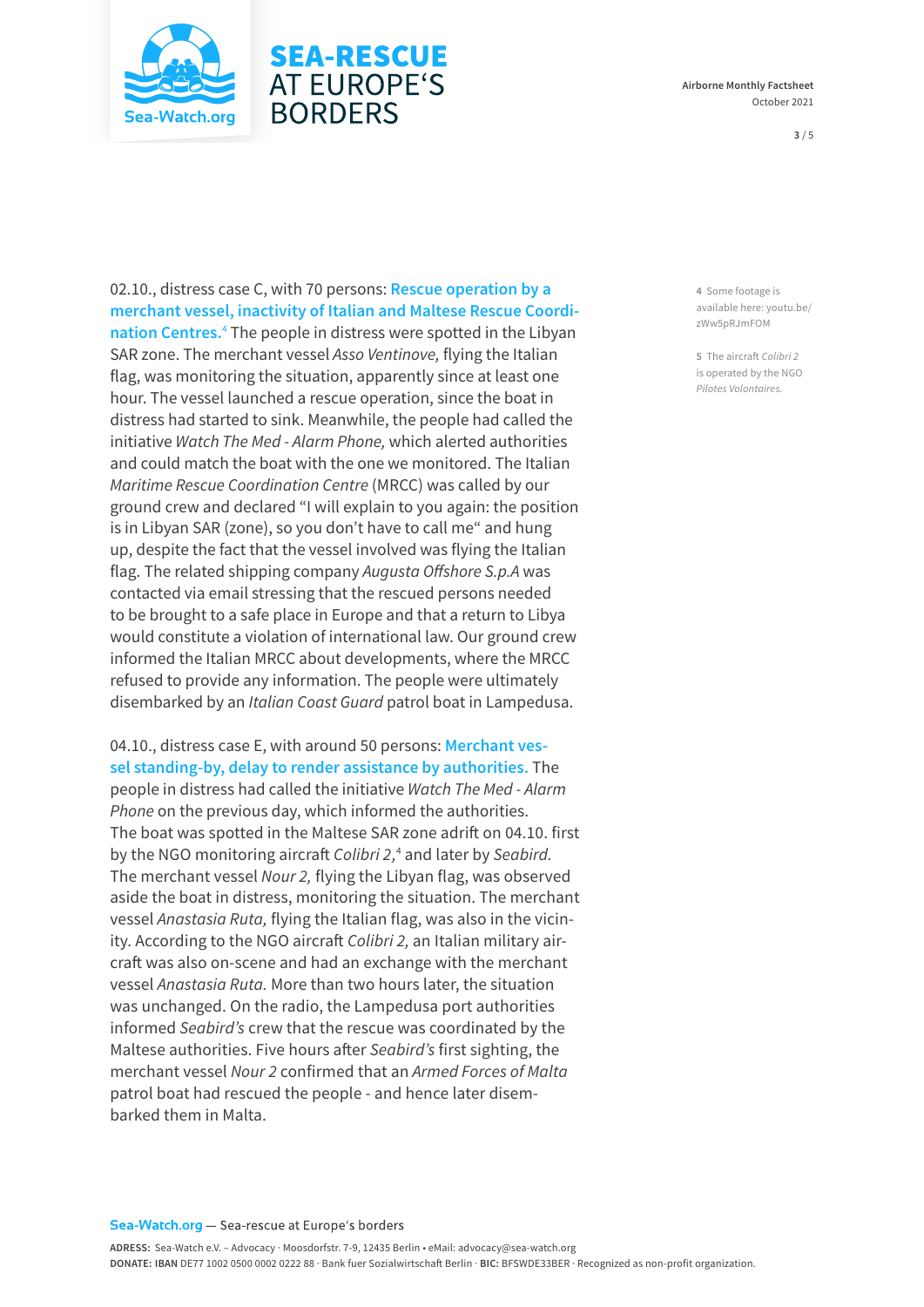

## **SEA-RESCUE AT EUROPE'S BORDERS**

04.10., **Delegation of the duty to render assistance to the Libyan authorities by the Maltese authorities, clear example of cooperation with** *Joint Rescue Coordination Centre* **Tripoli, incapacity of the Libyan authorities to conduct a rescue operation.** When our ground crew called the Libyan authorities on the phone, they provided us with different positions of open cases. For the first position, the Libyan authorities confirmed that they were "unable to send out a patrol boat to search for the people due to 'problems in the port'", but due to the language barrier they were unable to specify the type of problems. A second position, near to the boundary with the Maltese SAR zone, could not be verified by *Seabird's* crew. **The Libyan authorities confirmed to us over the phone that they had received the mentioned information about the open cases from the** *"Maltese Coast Guard".* The outcomes for both boats remain unknown.

### 17.10., distress case I, with around 10 persons: **Use of a RHIB**<sup>6</sup> **by the so-called** *Libyan Coast Guard* **for an interception.**

The so-called *Libyan Coast Guard* deployed an approximately 10-meter-long RHIB, which they used to intercept the people in distress from a fiberglass boat. After all of the people were brought aboard the RHIB, they towed the boat with a rope. It was the first time that the monitoring aircraft *Seabird* had sighted this RHIB operated by the so-called *Libyan Coast Guard.* Other sources show this fast boat already operational in 2016 but also most recently in November 2021.

17.-18.10., distress cases J, K, M, P with respectively 54, 59, 63 and 27 persons: **Several rescue operations undertaken by the civil sea rescue vessel** *Sea-Watch 3* **with the support of monitoring aircraft** *Seabird.* Three of the four boats in distress were first spotted by *Seabird's* crew and subsequently rescued by the NGO vessel *Sea-Watch 3.* The *Sea-Watch 3* sighted the people aboard distress case K shortly before *Seabird's* crew. The rescues represent four of seven rescues of a total of 412 people conducted by the *Sea-Watch 3* between October 17th and 18th, 2021. The people were disembarked in Pozzallo, Italy on October 23-24, 2021.

**6** A RHIB or rigid hulled inflatable boat is a fast, lightweight and stable boat usually used by the military for operations at sea.

**7** Footage is available at: t.co/2PGLnyCilm